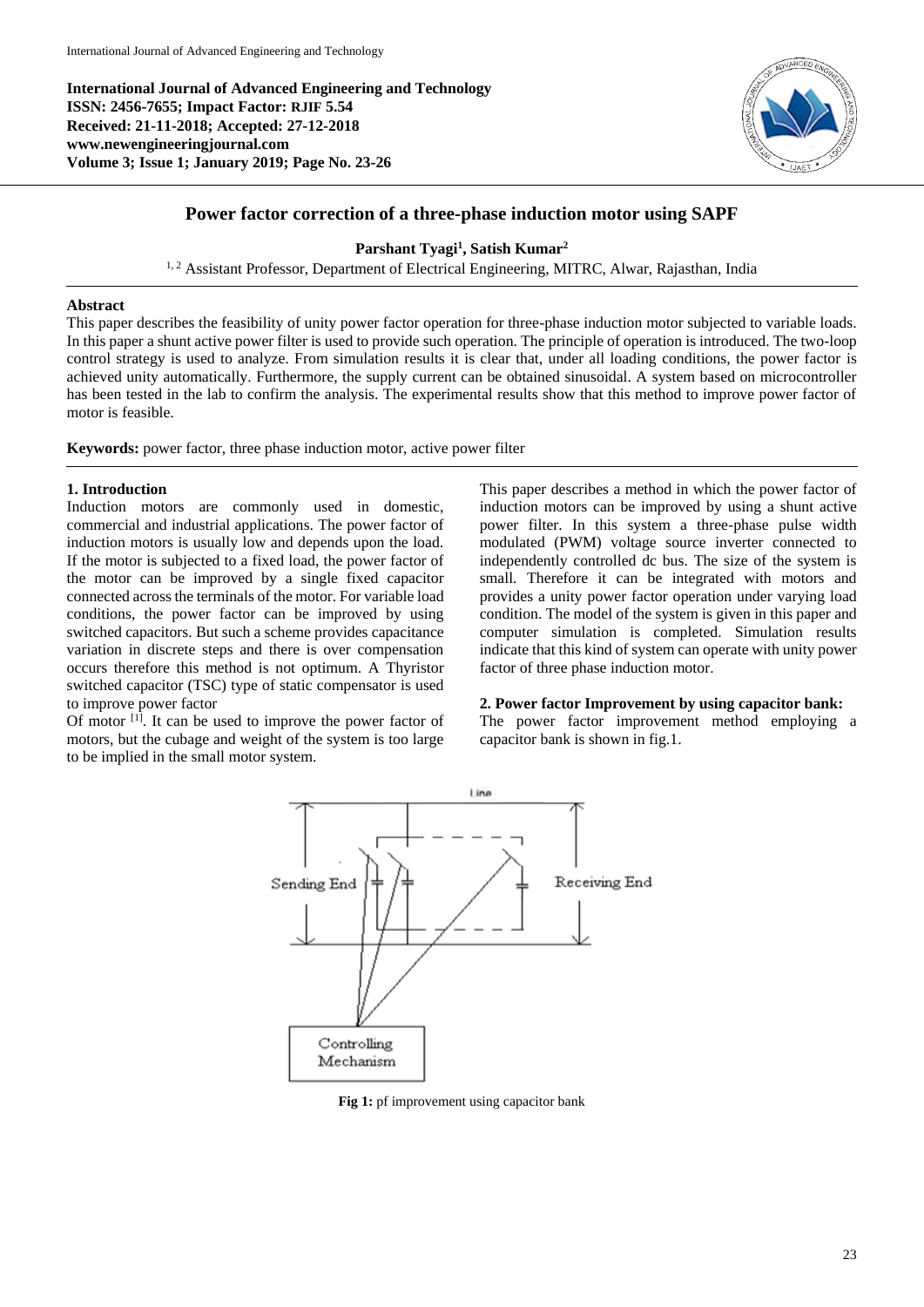In this method a program is written to add capacitor in steps according to the reactive power requirement.

# **3. Power factor Improvement by using Thyristor Switched Capacitor (TSC)**

The power factor improvement method employing a "Thyristor Switched Capacitor" is illustrated in fig.2



**Fig 2:** pf improvement using TSC

In this control method the capacitor energy supply can be controlled by thyristor. When the firing angle of the Thyristor is varied, then voltage supplied by the capacitor will be changed so that the reactive power supplied by the capacitor will also be varied. A resistance is connected in series with the capacitor to limit the current flowing through the capacitor. The main purpose of resistor is to protect the capacitor from damages due to the high current.



**Fig 3:** power factor comparison graph

#### **4. Power Factor Improvement by using Shunt Active Power Filter:**

It is a device used in parallel with the load. It compensates the current harmonics in the line. It also helps in reactive power compensation in the line. Due to injection of current harmonics it improving the power factor and increasing the

efficiency of system and also reduces the losses caused by the harmonics<sup>[2]</sup>.

#### **Basic Working Principle**

The schematic diagram of shunt active power filter shown in fig.4. The  $i_s$  is source current,  $i_l$  is load current,  $i_l$  is compensating current. The source is a balanced voltage source where the phase voltages are transferred source to nonlinear loads. When the SAPF block is not operating the nonlinear load current are themselves the source current, which causes degradation in power factor and introduces harmonic distortion. When the SAPF block is operating It injects currents i<sub>C</sub> current equal in magnitude but in phase opposition to harmonic current in each of the lines. This current compensates the harmonic distortion and makes the source current balanced sinusoidal while the load current is nonlinear.



**Active power filter** 

**Fig 4:** Schematic diagram of shunt connected active power filter

This SAPF block is basically divided into two parts. The first part is a control block and second part is converter either VSI with capacitor source or CSI with inductive source. The control block is done necessary computations and operations to generate the compensation current reference  $[3, 4]$ .

- Control Methods used in Active Power Filter are:
- **synchronous detection method**
- **Synchronous Reference Current Theory (d-q Theory).**
- **Instantaneous Power Theory(P-Q Theory)**
- Notch filter method

Above all these methods are used in the development of Active Power Filter<sup>[4]</sup>. In this paper we only discuss only two control methods of Active Power Filter.

### **5. Digital control of SAPF Based on P-Q Theory**

The instantaneous reactive power theory is the most widely used as a control strategy for the APF. It is mainly applied to compensation equipment in parallel connection. This theory is based on a Clarke coordinate transformation from the phase co-ordinates (see Fig).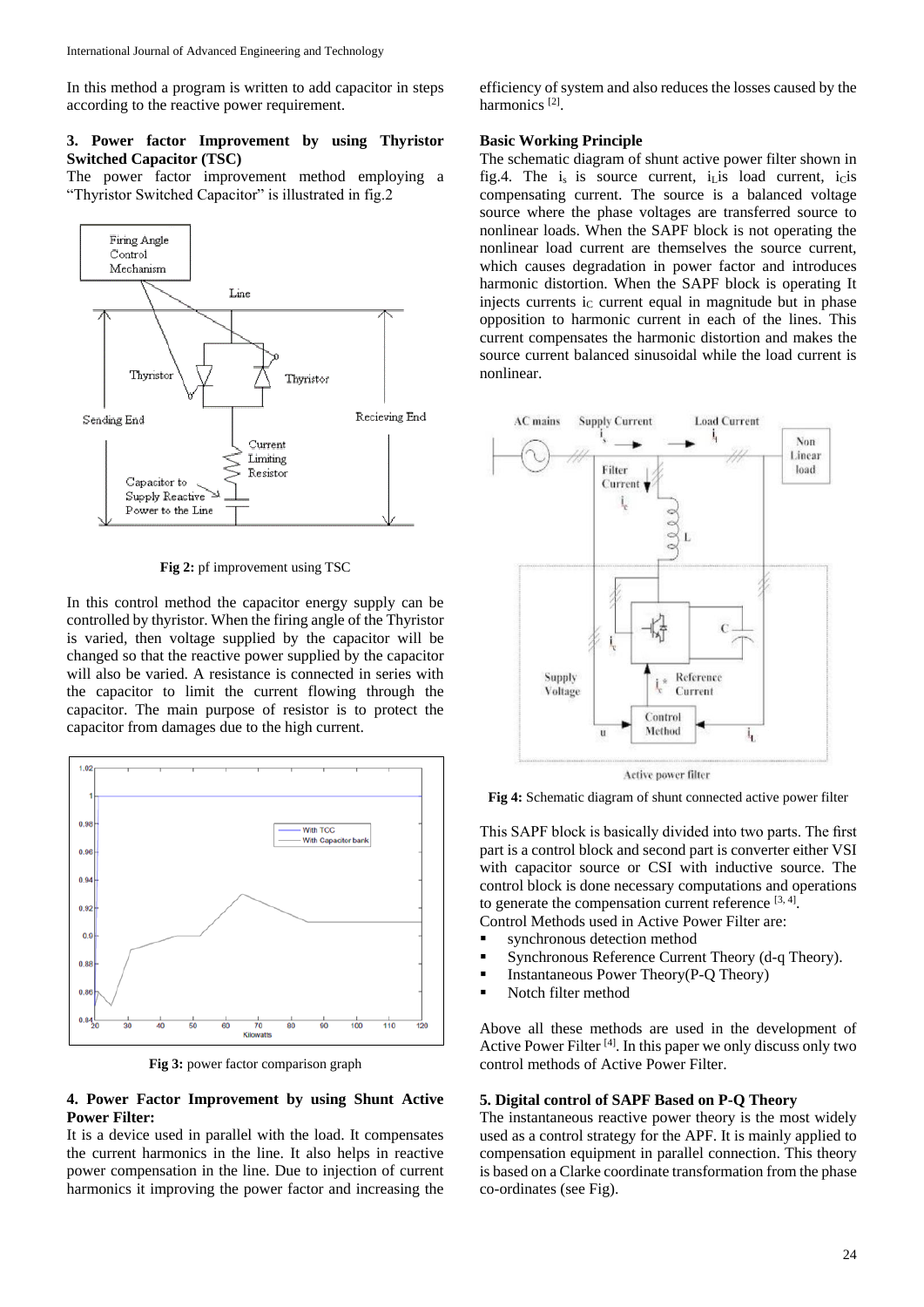

**Fig 5:** Transformation from the phase reference system (ab c) to the (0αβ) system  $^{[5]}$ .

It is described a method of calculating the instantaneous power components from some transformed values of three-

phase voltages and currents. The only desirable quantity among all the power components obtained through the p-q theory is real power (p) because it corresponds to the energy transferred from the supply to the load. To compensate all the other quantities SAPF is used. This theory represented an easy way to compensate real power by delivering it from the power source to the active filter through α-β coordinates, so that the active filter is supply this power to the load through the 0 coordinates in a balanced way  $[3]$ .

The p-q theory calculations are done in the shunt active power filter controller block [6].



**Fig 6:** Calculations of the p-q theory

The controller allows, in a organized way, according to the received information it verify the needing of compensation currents by the active filter. The controller receives the information of phase voltages, load currents and DC voltage, and based on its control algorithm, proceeds to the calculations of the p-q theory values, generating, or not, the necessary reference compensation currents, which are injected in the power system by the inverter block.

$$
\left[\begin{array}{c}i_{ca}^* \\ i_{cb}^* \\ i_{cc}^* \end{array}\right] = \sqrt{\frac{2}{3}}\left[\begin{array}{ccc} 1/\sqrt{2} & 1 & 0 \\ 1/\sqrt{2} & -1/2 & \sqrt{3}/2 \\ 1/\sqrt{2} & -1/2 & -\sqrt{3}/2 \end{array}\right].\left[\begin{array}{c}i_{c0}^* \\ i_{ca}^* \\ i_{c\beta}^* \end{array}\right]
$$

When the above currents are fed to the VSI it generates the exact same of these currents but in magnitude equal to the original line currents. These compensated currents are injected to the system to obtain in-phase sinusoidal source currents with the line voltages that improved the power factor in the system [3].

# **6. Control of SAPF System using Synchronous Detection Method (SDM)**

In the SDM, it is assumed that the three-phase main currents are balanced after compensation, and it tries to determine that required amplitude of the main currents. The instantaneous nonlinear load currents and corresponding phase voltages are measured from the lines and real power P (t) is calculated from them Then the average value Pdc is determined by applying  $P(t)$  to a low pass filter. Thus, the real power is split into the three phases  $P_a$ ,  $P_b$ ,  $P_c$ 

The compensations current references are

$$
\begin{array}{l}{\boldsymbol{i}}{\boldsymbol{*}}_{ca}={\boldsymbol{i}}_{sa}{\boldsymbol{-}}{\boldsymbol{i}}_{a}\\ {\boldsymbol{i}}{\boldsymbol{*}}_{cb}={\boldsymbol{i}}_{sb}{\boldsymbol{-}}{\boldsymbol{i}}_{b}\\ {\boldsymbol{i}}{\boldsymbol{*}}_{cd}={\boldsymbol{i}}_{sc}{\boldsymbol{-}}{\boldsymbol{i}}_{c} \end{array}
$$

The compensation current references  $i^*{}_{ca}$ ,  $i^*{}_{cb}$  and  $i^*{}_{cc}$  are given to the VSI which supplies the exact same of these currents I  $_{ca}$ , icb and I  $_{cc}$  to the line. Since the PWM VSI is assumed to be instantaneous to track the compensation currents, it is work as a current amplifier with unity gain [3]. Faster power factor improvement is a basic requirement for industrial and consumer equipment's and SAPF offers better performance than other compensation methods. It improves power factor by significantly reducing the harmonic components in currents. The digital control of SAPF based on p-q theory provides faster power factor improvement than SDM technique. In summing, digital control of SAPF should be the preferred choice for power factor improvement.

#### **7. Conclusions**

In this paper a power factor compensation system for threephase induction motor has been presented. The proposed system has employed an active power filter to be connected to the supply with induction motor directly. The performance of two-loop control strategy is analyzed through transfer function. The system is modeled and simulated to provide theoretical reference. The experimental system based on microcomputer 80C552 is built and tested. Experimental results show that motor will operate with unity power factor, at the same time, the ac supply provides only active current and transmission loss of electrical wire is decreased.

#### **References**

- 1. IEEE Std. 519-1992, IEEE Recommended Practices and Requirements for Harmonic Control in Electrical Power Systems, New York, NY: IEEE.
- 2. International Journal of Scientific Engineering and Research (IJSER). 2013; 1(3):ISSN (Online): 2347-3878
- 3. Ashfanoor Kabir, Upal Mahbub. Synchronous Detection and Digital control of Shunt Active Power Filter in Power Quality Improvement, IEEE Press.